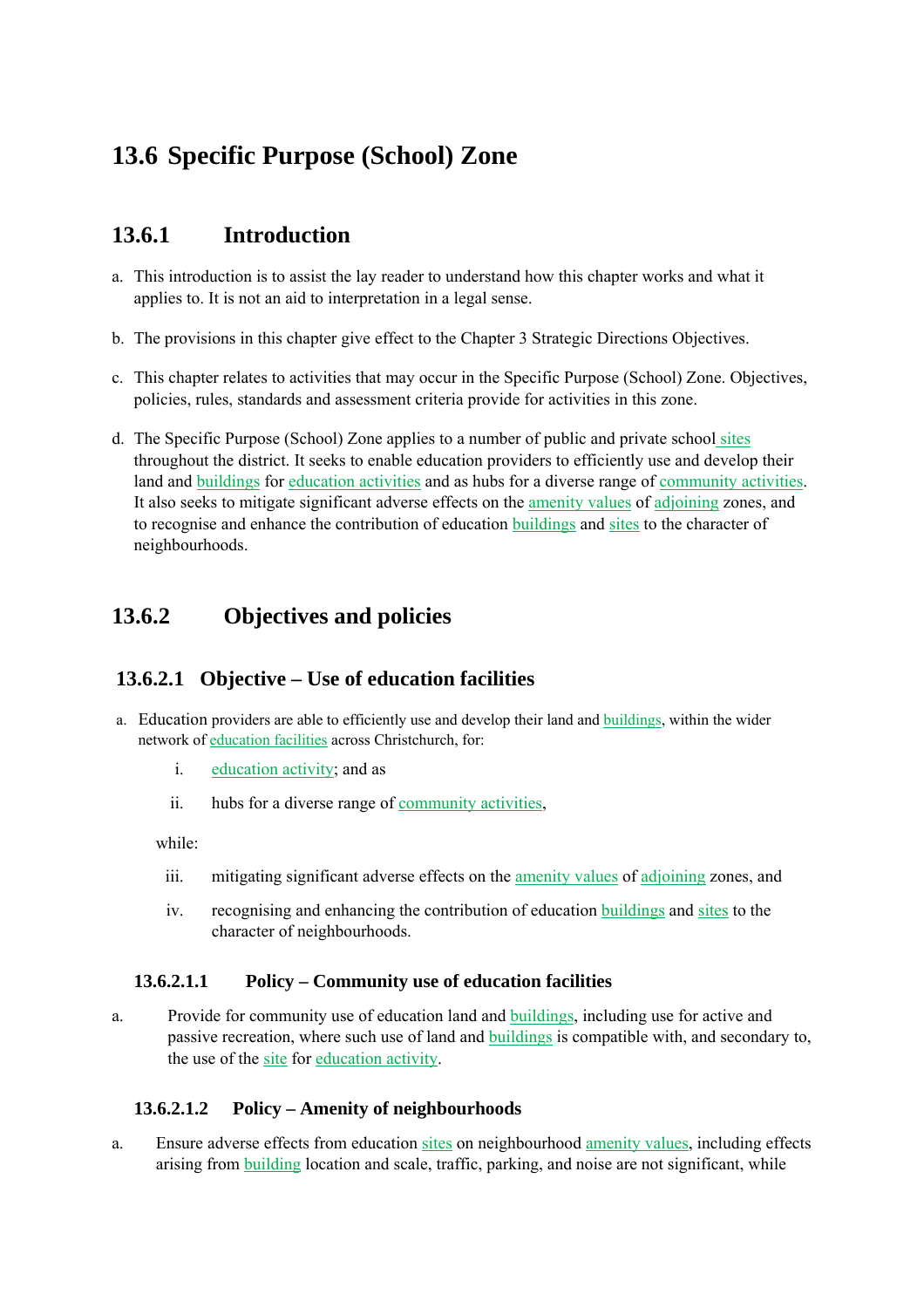also recognising the benefits of education activities and community activities occurring on school sites for the wider community.

#### **13.6.2.1.3 Policy – Contribution of education sites to the character of neighbourhoods**

a. Encourage education providers to develop buildings and sites to a high standard of visual amenity and design.

### **13.6.2.2 Objective – Future use of surplus education land and buildings**

a. Change of use of surplus education land and buildings to activities compatible with the surrounding area is facilitated.

#### **13.6.2.2.1 Policy – Additional development provisions**

a. Provide for land and buildings no longer required for an education activity to be developed for other uses where those uses are consistent with the provisions applicable in the surrounding environment.

### **13.6.3 How to interpret and apply the rules**

- a. The rules that apply to activities in the Specific Purpose (School) Zone are contained in the activity status tables (including activity specific standards) in Rule 13.6.4.1 and the built form standards in Rule 13.6.4.2.
- b. The activity status tables and standards in the following chapters also apply to activities in the Specific Purpose (School) Zone:
	- **4** Hazardous Substances and Contaminated land;
	- **5** Natural Hazards;
	- **6 General Rules and Procedures:**
	- **7** Transport;
	- **8** Subdivision, Development and Earthworks;
	- **9** Natural and Cultural Heritage;
	- **11** Utilities and Energy.
- c. Appendices 13.6.6.1, 13.6.6.2 and 13.6.6.3 list the alternative zones that apply to each of the school sites. Rules 13.6.4.1.1, 13.6.4.1.2, 13.6.4.1.3, 13.6.4.1.4, 13.6.4.1.5 and 13.6.4.1.6 provide for any additional activities or facilities on each of the school sites in accordance with the rules in the relevant alternative zone listed in Appendix 13.6.6.1, 13.6.6.2 and 13.6.6.3.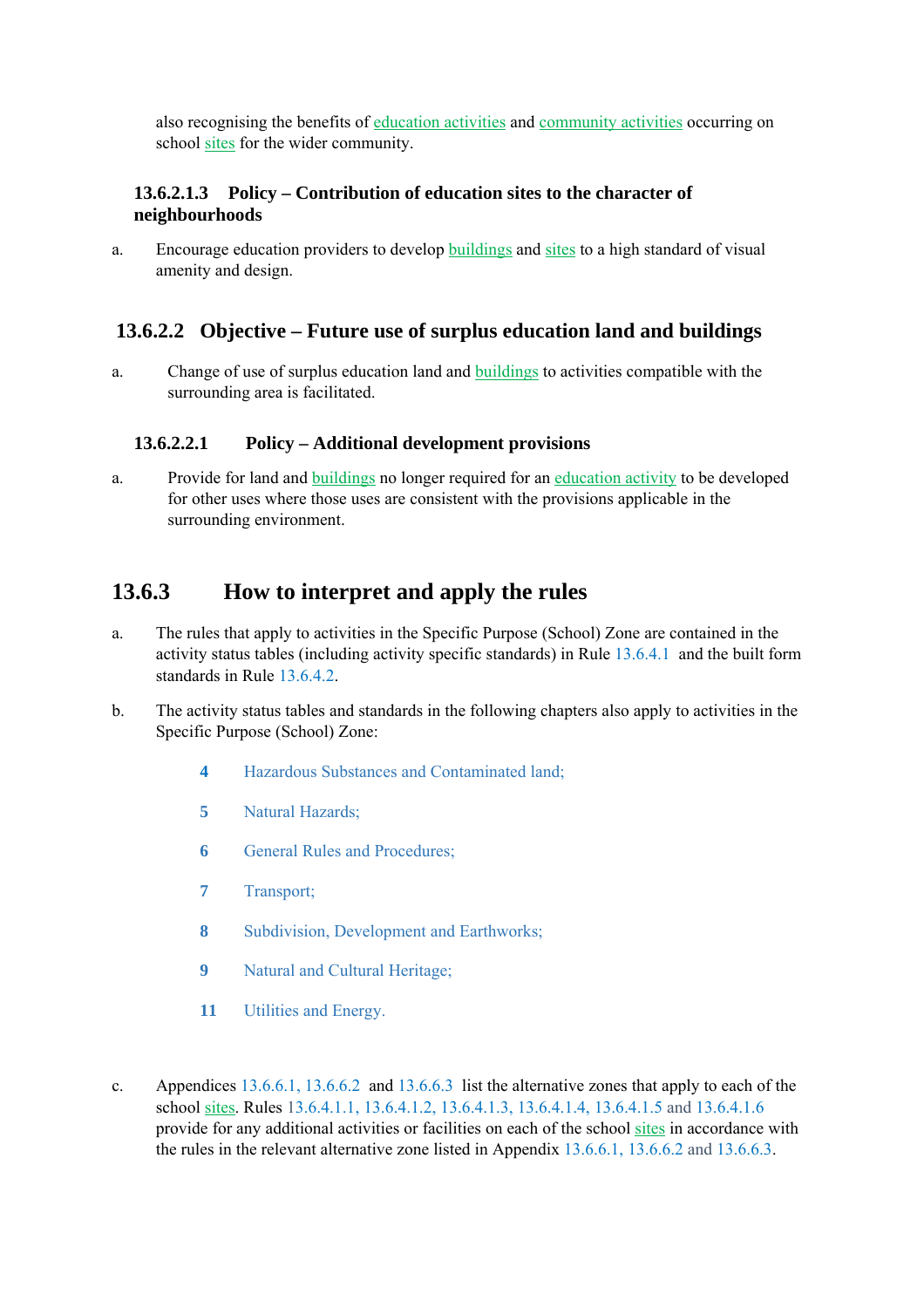# **13.6.4 Rules – Specific Purpose (School) Zone**

### **13.6.4.1 Activity status tables**

#### **13.6.4.1.1 Permitted activities**

- a. The activities listed below are permitted activities in the Specific Purpose (School) Zone if they meet the activity specific standards set out in this table and the built form standards in Rule 13.6.4.2 .
- b. Activities may also be controlled, restricted discretionary, discretionary, non-complying or prohibited as specified in Rules 13.6.4.1.2, 13.6.4.1.3, 13.6.4.1.4, 13.6.4.1.5 and 13.6.4.1.6.

|                | <b>Activity</b>                                                                                                                                                                      | <b>Activity Specific</b><br><b>Standards</b> |
|----------------|--------------------------------------------------------------------------------------------------------------------------------------------------------------------------------------|----------------------------------------------|
| P1             | Education activities and education facilities, and additions to such<br>facilities.                                                                                                  | Nil                                          |
| <b>P2</b>      | Spiritual activities established before 2 May 2015, which are not<br>ancillary to an education activity, and additions to such activities.                                           |                                              |
| P <sub>3</sub> | Community activities (but not community facilities) occurring at<br>education facilities or spiritual activities.                                                                    |                                              |
| <b>P4</b>      | Any additional activities or facilities which would be permitted<br>activities in the alternative zone listed for that site in Appendices<br>$13.6.6.1$ , $13.6.6.2$ or $13.6.6.3$ . |                                              |

#### **13.6.4.1.2 Controlled activities**

There are no controlled activities.

#### **13.6.4.1.3 Restricted discretionary activities**

- a. The activities listed below are restricted discretionary activities.
- b. Discretion to grant or decline consent and impose conditions is restricted to the matters of discretion set out in Rule 13.6.5, as set out in the following table.

|                 | <b>Activity</b>                                                                                                                    | The Council's discretion shall be limited<br>to the following matters: |
|-----------------|------------------------------------------------------------------------------------------------------------------------------------|------------------------------------------------------------------------|
| RD1             | Any activity listed in Rule 13.6.4.1.1<br>that does not meet the built form<br>standard in Rule 13.6.4.2.1.                        | a. Amenity of the Neighbourhood –<br>$13.6.5.1.b., d., e.$ and h.      |
| RD <sub>2</sub> | Any activity listed in Rule 13.6.4.1.1<br>that does not meet the built form<br>standard in Rule 13.6.4.2.2, or Rule<br>13.6.4.2.4. | a. Amenity of the neighbourhood –<br>$13.6.5.1$ a., b., c., d. and e.  |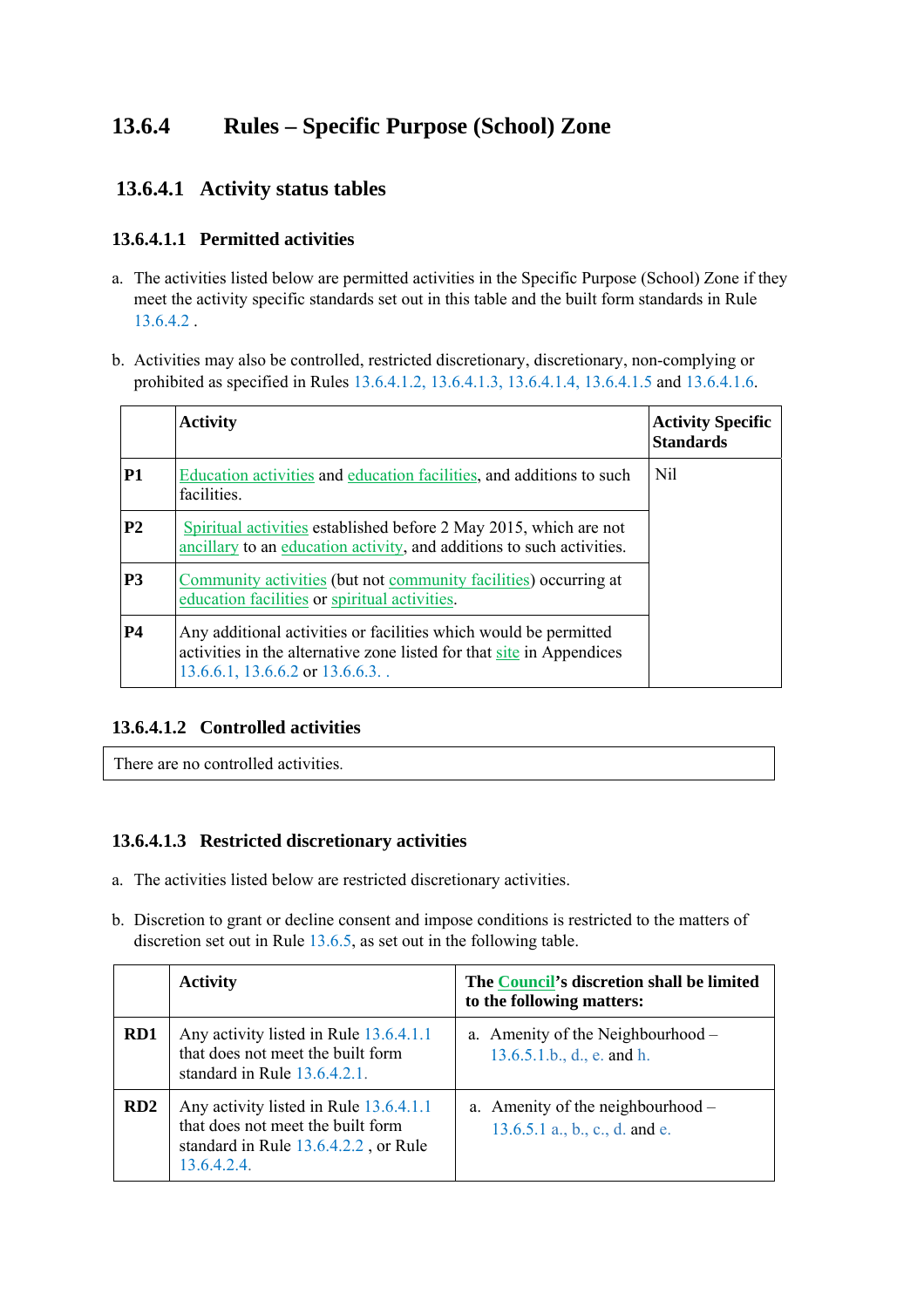| RD3<br>RD4      | Any activity listed in Rule 13.6.4.1.1<br>that does not meet the built form<br>standard in Rule 13.6.4.2.3.<br>Any activity listed in Rule 13.6.4.1.1                                                                                                                                                                                                                                                                                                                                                                                                                                                                                                                                                                                                                                                                                      | a. Amenity of the neighbourhood -<br>13.6.5.1.b., c., d., e., f., g. and h.<br>b. Traffic Issues $-13.6.5.2$ a. and b.<br>a. Water supply for firefighting -                                                                                                                                                                                                                                                                                   |
|-----------------|--------------------------------------------------------------------------------------------------------------------------------------------------------------------------------------------------------------------------------------------------------------------------------------------------------------------------------------------------------------------------------------------------------------------------------------------------------------------------------------------------------------------------------------------------------------------------------------------------------------------------------------------------------------------------------------------------------------------------------------------------------------------------------------------------------------------------------------------|------------------------------------------------------------------------------------------------------------------------------------------------------------------------------------------------------------------------------------------------------------------------------------------------------------------------------------------------------------------------------------------------------------------------------------------------|
|                 | that does not meet the built form<br>standard in Rule 13.6.4.2.6.<br>Advice note: Refer to relevant built<br>form standard for provisions regarding<br>notification.                                                                                                                                                                                                                                                                                                                                                                                                                                                                                                                                                                                                                                                                       | 13.6.5.3.a.                                                                                                                                                                                                                                                                                                                                                                                                                                    |
| RD5             | Any additional activities or facilities<br>which would be restricted<br>discretionary activities in the<br>alternative zone listed for that site in<br>Appendices 13.6.6.1, 13.6.6.2 or<br>13.6.6.3.                                                                                                                                                                                                                                                                                                                                                                                                                                                                                                                                                                                                                                       | The matters of discretion for the additional<br>activity or facility in the alternative zone<br>listed for that site in Appendices 13.6.6.1,<br>13.6.6.2 or 13.6.6.3.                                                                                                                                                                                                                                                                          |
| RD <sub>6</sub> | A <u>major sports facility</u> on Lot 1<br>DP11232 (Heaton Street Intermediate<br>Normal School), where:<br>a. It is developed in conjunction with<br>part of the adjacent Lot 1 DP12727<br>(that part of Elmwood Park located<br>at 83D Heaton Street); and<br><b>b</b> . The net contiguous site set aside<br>for the major sports facility is no<br>less than 6,000m <sup>2</sup> across both sites<br>c. A 3 metre wide landscaped area is<br>established along all Residential<br>Suburban Zone boundaries which<br>shall be planted with a minimum of<br>1 tree for every 10 metres of<br>boundary.<br>d. In addition to $(c)$ , within on-site<br>car parking areas, 1 tree shall be<br>planted for every 5 car parking<br>spaces.<br>shall be a restricted discretionary<br>activity except as specified in Rule<br>13.6.4.1.4 D4. | a. Major Sports Facility on Heaton Street<br>Intermediate School - 13.6.5.4.a. and<br>$\mathbf{b}$ .<br>b. Parking areas $-13.6.5.4.c.$ and d.<br>c. Traffic generation and $access - 13.6.5.4$<br>e. to g.<br>d. Landscaping and trees $-18.10.12$<br>e. Overlooking and privacy in relation to<br>adjacent residential properties and the<br>remainder of the school property.<br>f. Amenity of the neighbourhood $-$<br>$13.6.5.1$ a. to h. |

# **13.6.4.1.4 Discretionary activities**

a. The activities listed below are discretionary activities.

|                | <b>Activity</b>                          |
|----------------|------------------------------------------|
| D <sub>1</sub> | Any new spiritual activity and facility. |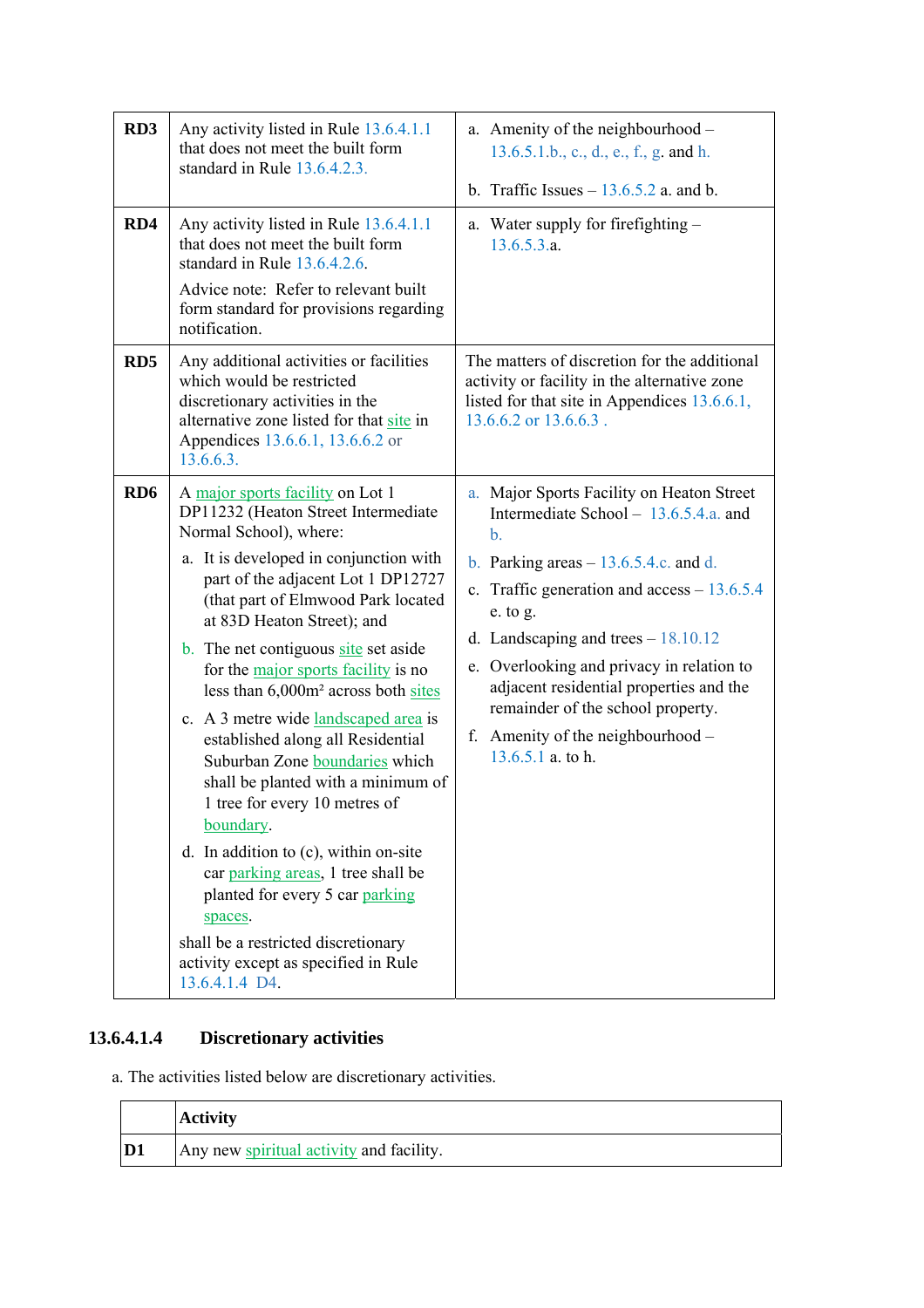| D2             | Any activity listed in Rule 13.6.4.1.1 that does not meet Rule 13.6.4.2.5.                                                                                                                                                                     |
|----------------|------------------------------------------------------------------------------------------------------------------------------------------------------------------------------------------------------------------------------------------------|
| D <sub>3</sub> | Any additional activities or facilities which would be discretionary activities in the<br>alternative zone listed for that site in Appendices $13.6.6.1$ , $13.6.6.2$ or $13.6.6.3$ .                                                          |
| D <sub>4</sub> | A major sports facility on Lot 1 DP11232 (Heaton Street Intermediate Normal School),<br>developed in conjunction with part of Lot 1 DP12727, Elmwood Park located at 83D<br>Heaton Street, that does not meet Rule 13.6.4.1.3-RD6.b., c. or d. |

# **13.6.4.1.5 Non-complying activities**

a. The activities listed below are non-complying activities.

|     | <b>Activity</b>                                                                                                                                                                                                                                                                                |
|-----|------------------------------------------------------------------------------------------------------------------------------------------------------------------------------------------------------------------------------------------------------------------------------------------------|
| NC1 | Any activity that is not listed above as a permitted, controlled, restricted<br>discretionary, discretionary or prohibited activity.                                                                                                                                                           |
| NC2 | a. Sensitive activities and buildings (excluding accessory buildings associated<br>with an existing activity) within 10m of the centreline of the 66 KV electricity<br>distribution line through the Kendal School, or within 10 metres of a<br>foundation of an associated support structure. |
|     | b. Fences within 5 metres of the 66 KV electricity distribution line support<br>structure foundations (through Kendal School).                                                                                                                                                                 |
|     | Any application arising from this rule shall be limited notified only to Orion<br>New Zealand Limited or other electricity distribution network utility operator<br>(absent its written approval).                                                                                             |
|     | Advice note:                                                                                                                                                                                                                                                                                   |
|     | The 66kV electricity distribution line through Kendal School is shown on<br>$\mathbf{1}$ .<br>Planning Map 23A.                                                                                                                                                                                |
|     | Vegetation to be planted around the electricity distribution lines should be<br>2.<br>selected and/or managed to ensure that it will not result in that vegetation<br>breaching the Electricity (Hazards from Trees) Regulations 2003.                                                         |
|     | The New Zealand Electrical Code of Practice for Electrical Safe Distances<br>$\mathcal{E}$<br>(NZECP 34:2001) contains restrictions on the location of structures and activities<br>in the vicinity of electricity distribution lines, which must be complied with.                            |

#### **13.6.4.1.6 Prohibited activities**

There are no prohibited activities.

# **13.6.4.2 Built form standards**

### **13.6.4.2.1 Maximum site coverage**

a. The maximum percentage of the net site area covered by buildings shall be as follows:

| <b>Applicable to</b> | <b>Standard</b> |
|----------------------|-----------------|
|----------------------|-----------------|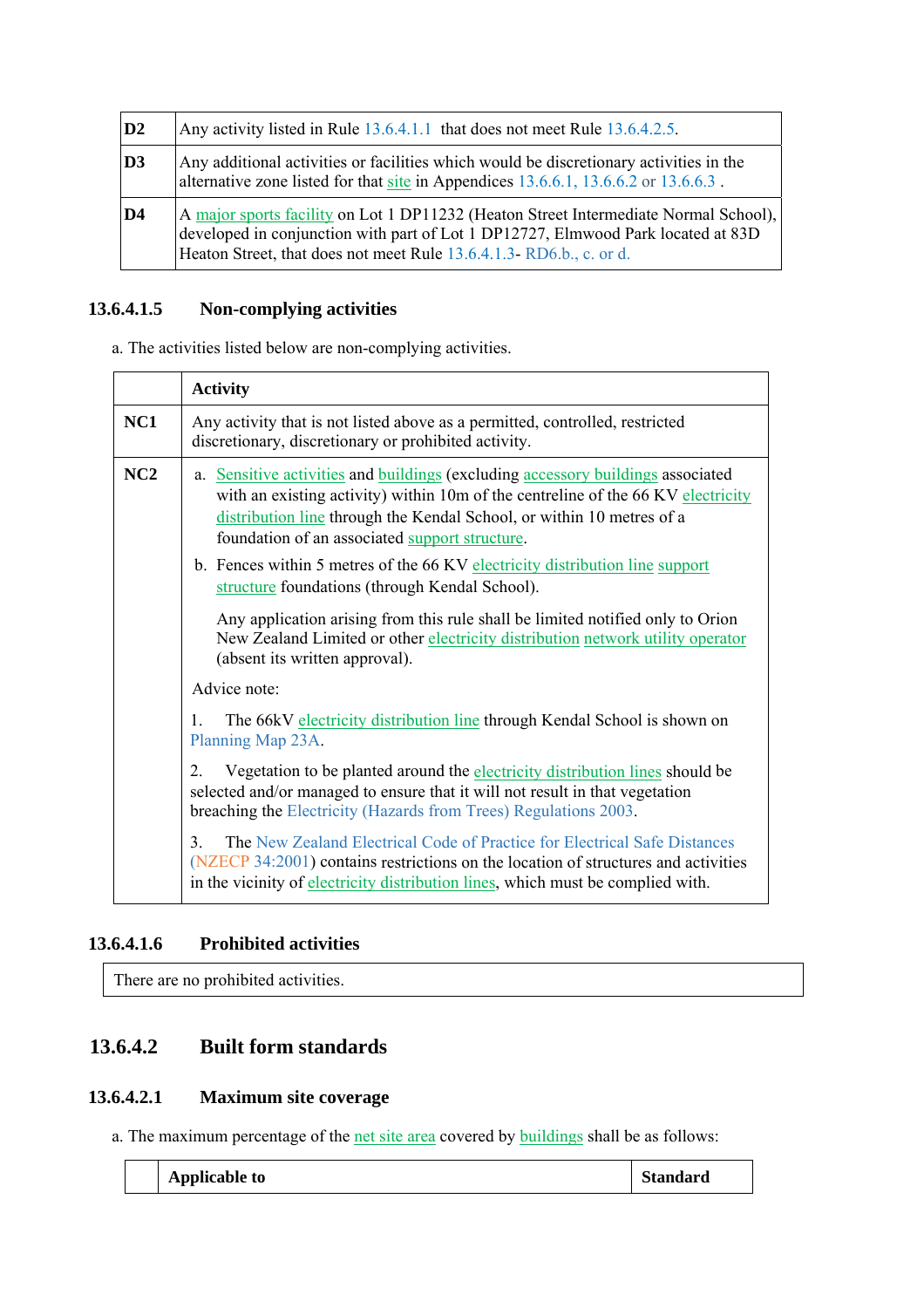| a.             | School sites where the additional activities and standards are from<br>the zones listed in Appendices $13.6.6.1$ , $13.6.6.2$ or $13.6.6.3$ :<br>Residential Suburban, | 40%                      |
|----------------|------------------------------------------------------------------------------------------------------------------------------------------------------------------------|--------------------------|
|                | Residential Suburban Density Transition,                                                                                                                               |                          |
|                | Residential Hills,                                                                                                                                                     |                          |
|                | Residential Banks Peninsula,                                                                                                                                           |                          |
|                | Residential Small Settlement or                                                                                                                                        |                          |
|                | Rural Zones.                                                                                                                                                           |                          |
| $\mathbf{b}$ . | School sites where the additional activities and standards are from<br>the zones listed in Appendices $13.6.6.1$ , $13.6.6.2$ or $13.6.6.3$ :                          | 45%                      |
|                | Residential Medium Density, or                                                                                                                                         |                          |
|                | Residential New Neighbourhood Zones, or                                                                                                                                |                          |
|                | Open Space Community Parks Zone.                                                                                                                                       |                          |
| $\mathbf{c}$ . | School sites where the additional activities and standards are from<br>the zones listed in Appendices $13.6.6.1$ , $13.6.6.2$ or $13.6.6.3$ :                          | No maximum<br>percentage |
|                | Residential Central City,                                                                                                                                              |                          |
|                | Commercial Central City Business,                                                                                                                                      |                          |
|                | Commercial Central City Mixed Use, or                                                                                                                                  |                          |
|                | Industrial General Zone.                                                                                                                                               |                          |
| d.             | Spiritual activities on school sites listed in Appendices 13.6.6.1,<br>13.6.6.2 or 13.6.6.3.                                                                           | 50%                      |

# **13.6.4.2.2 Daylight recession planes**

a. No part of any **building** shall project beyond a **building** envelope contained by:

|    | <b>Applicable to</b>                                                                                                                                                     | <b>Standard</b>                                                                                                |
|----|--------------------------------------------------------------------------------------------------------------------------------------------------------------------------|----------------------------------------------------------------------------------------------------------------|
| a. | School sites where the additional activities and<br>standards are from the zones listed in Appendices<br>$13.6.6.1$ , $13.6.6.2$ or $13.6.6.3$ .                         | Recession planes from<br>points 2.3 metres above a<br>boundary with a                                          |
|    | Residential Suburban,                                                                                                                                                    | residential zone as shown<br>in Appendix $14.15.2$ .                                                           |
|    | Residential Suburban Density Transition,                                                                                                                                 |                                                                                                                |
|    | Residential Hills,                                                                                                                                                       |                                                                                                                |
|    | Residential Medium Density,                                                                                                                                              |                                                                                                                |
|    | Residential New Neighbourhood,                                                                                                                                           |                                                                                                                |
|    | Rural Zones,                                                                                                                                                             |                                                                                                                |
|    | Residential Central City, or                                                                                                                                             |                                                                                                                |
|    | Open Space Community Parks Zone.                                                                                                                                         |                                                                                                                |
| b. | School sites where the additional activities and<br>standards are from the zones listed in Appendices<br>13.6.6.1, 13.6.6.2 or 13.6.6.3:<br>Residential Banks Peninsula, | 45 degree recession<br>planes measured from<br>points 2 metres above a<br>boundary with a<br>residential zone. |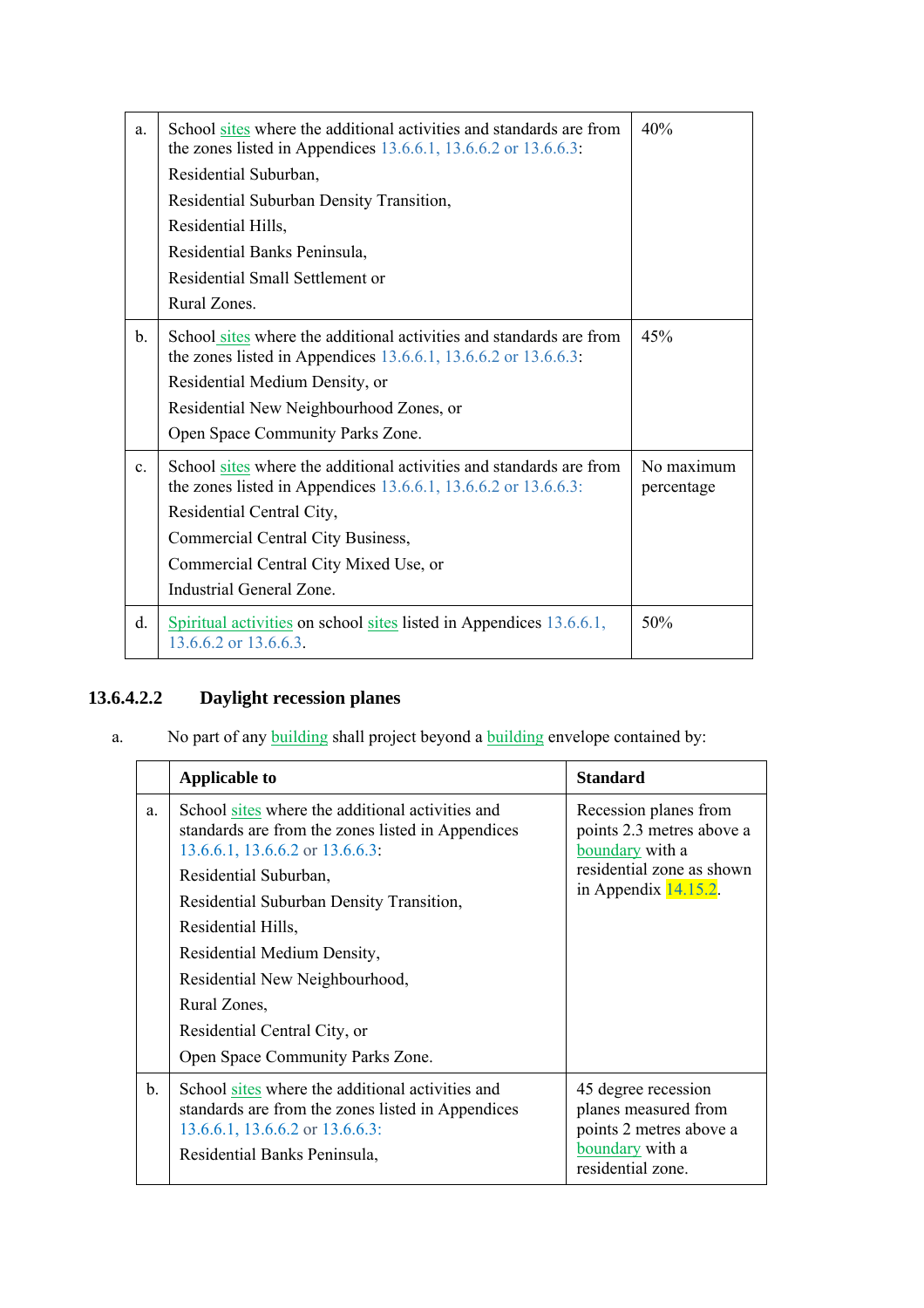|                | Residential Small Settlement.                                                                                                                                     |                                                                                                                   |
|----------------|-------------------------------------------------------------------------------------------------------------------------------------------------------------------|-------------------------------------------------------------------------------------------------------------------|
| $\mathbf{c}$ . | For a major sports facility on Lot 1 DP 11232 and on<br>any land in an adjoining Open Space Zone, where a<br>site boundary adjoins the Residential Suburban Zone. | Recession planes from<br>points 2.3 metres above<br>the boundary, as shown in<br>Appendix $\overline{14.15.2A}$ . |

### **13.6.4.2.3 Minimum building setback from road boundaries**

a. The minimum building setback from road boundaries shall be:

|                | <b>Applicable to</b>                                                                                                                                                      | <b>Standard</b> |
|----------------|---------------------------------------------------------------------------------------------------------------------------------------------------------------------------|-----------------|
| a.             | School sites where the additional activities and standards are from the zones<br>listed in Appendices 13.6.6.1, 13.6.6.2 or 13.6.6.3:                                     | 10 metres       |
|                | Residential Suburban;                                                                                                                                                     |                 |
|                | Residential Suburban Density Transition;                                                                                                                                  |                 |
|                | Residential Hills;                                                                                                                                                        |                 |
|                | Residential Banks Peninsula;                                                                                                                                              |                 |
|                | Residential Small Settlement; or                                                                                                                                          |                 |
|                | Rural Zones.                                                                                                                                                              |                 |
| $\mathbf{b}$ . | School sites where the additional activities and standards are from the zones<br>listed in Appendices 13.6.6.1, 13.6.6.2 or 13.6.6.3:                                     | 4 metres        |
|                | Residential Medium Density, or                                                                                                                                            |                 |
|                | Residential New Neighbourhood Zones.                                                                                                                                      |                 |
| $\mathbf{c}$ . | School sites where the additional activities and standards are from the zones<br>listed in Appendices 13.6.6.1, 13.6.6.2 or 13.6.6.3:<br>Open Space Community Parks Zone. | 5 metres        |
| d.             | School sites where the additional activities and standards are from the zones<br>listed in Appendices 13.6.6.1, 13.6.6.2 or 13.6.6.3 :<br>Residential Central City Zone   | 2 metres        |
| e.             | The Phillipstown School site, where the additional activities and standards are<br>from the Industrial General Zone.                                                      | 6 metres        |
| f.             | For a major sports facility on Lot 1 DP 11232, and on any land in an adjoining<br>Open Space Zone.                                                                        | 10 metres       |
| g.             | Spiritual activities on school sites listed in Appendices 13.6.6.1, 13.6.6.2 or<br>$13.6.6.3$ .                                                                           | 6 metres        |

### **13.6.4.2.4 Minimum building setback from internal boundaries**

The minimum building setback from an internal boundary shall be:

|    | <b>Applicable to</b>                                                                                 | <b>Standard</b> |
|----|------------------------------------------------------------------------------------------------------|-----------------|
| a. | From a boundary with any other zone, with the<br>exception of $b_1$ , c., d., and e. below.          | 6 metres        |
| b. | From a <b>boundary</b> with any other zone, if the<br>building does not exceed 4.5 metres in height; | 3 metres        |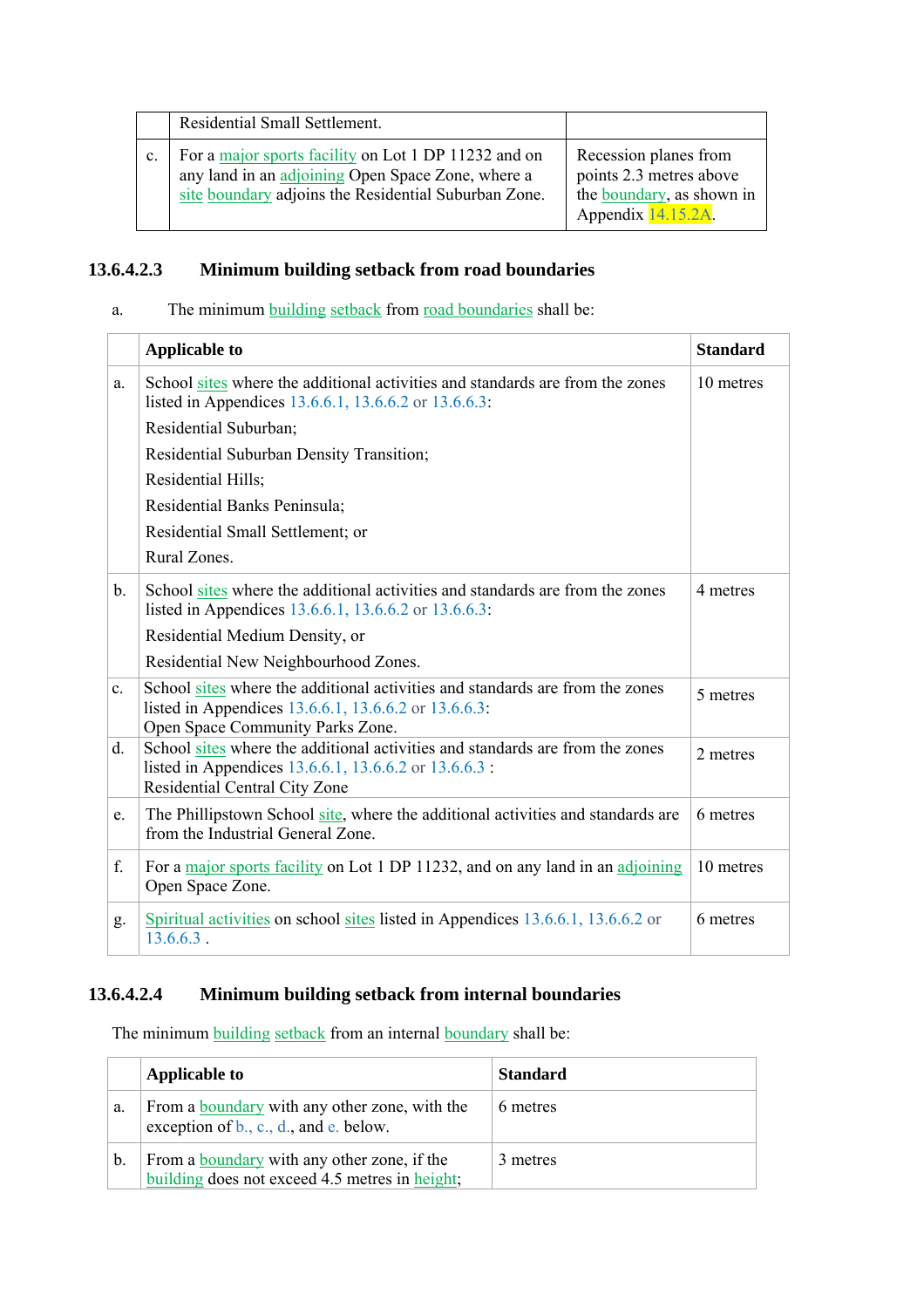|                | <b>Applicable to</b>                                                                                                                                                                                                              | <b>Standard</b>                                                                                                                                                                                        |  |
|----------------|-----------------------------------------------------------------------------------------------------------------------------------------------------------------------------------------------------------------------------------|--------------------------------------------------------------------------------------------------------------------------------------------------------------------------------------------------------|--|
|                | and<br>Either:                                                                                                                                                                                                                    |                                                                                                                                                                                                        |  |
|                | $\mathbf{i}$ .<br>does not exceed 15 metres in length, or                                                                                                                                                                         |                                                                                                                                                                                                        |  |
|                | ii.<br>a recess is provided for every additional<br>15 metres of <b>building</b> length or part<br>thereof, with a minimum dimension of 3<br>metres by 3 metres for the full height of<br>the <b>building</b> including the roof. |                                                                                                                                                                                                        |  |
| $\mathbf{c}$ . | <b>Accessory buildings</b> for caretaking and storage<br>purposes from a <b>boundary</b> with any other zone.                                                                                                                     | Nil, if the length of walls of<br>accessory buildings within 6 metres<br>of a boundary does not exceed a<br>total of 9 metres for each 100 metres<br>length of <b>boundary</b> ;<br>Otherwise 6 metres |  |
| d.             | For a major sports facility on Lot 1 DP 11232<br>developed in conjunction with part of the<br>adjacent Elmwood Park located at 83D Heaton<br>Street.                                                                              | 6 metres, except that on the<br>boundaries with Lot 1 DP12727,<br>Elmwood Park no setback is<br>required.                                                                                              |  |
| e.             | Spiritual activities on school sites listed in<br>Appendices 13.6.6.1, 13.6.6.2 or 13.6.6.3.                                                                                                                                      | 5 metres                                                                                                                                                                                               |  |

# **13.6.4.2.5 Maximum building height**

The maximum height of any building shall be:

|                | <b>Applicable to</b>                                                                                                                                                                                | <b>Standard</b>                                                                          |  |
|----------------|-----------------------------------------------------------------------------------------------------------------------------------------------------------------------------------------------------|------------------------------------------------------------------------------------------|--|
| a.             | School sites where the additional activities and standards<br>are from the zones listed in Appendices $13.6.6.1$ , $13.6.6.2$<br>or $13.6.6.3$ :                                                    | 10 metres within 20 metres of<br>an internal <b>boundary</b> , otherwise<br>14 metres.   |  |
|                | Residential Suburban,                                                                                                                                                                               |                                                                                          |  |
|                | Residential Suburban Density Transition,                                                                                                                                                            |                                                                                          |  |
|                | Residential Hills,                                                                                                                                                                                  |                                                                                          |  |
|                | Residential Banks Peninsula,                                                                                                                                                                        |                                                                                          |  |
|                | Residential Small Settlement, or                                                                                                                                                                    |                                                                                          |  |
|                | Rural Zones.                                                                                                                                                                                        |                                                                                          |  |
| b.             | School sites where the additional activities and standards<br>are from the zones listed in Appendices 13.6.6.1, 13.6.6.2<br>or $13.6.6.3$ :                                                         | 12 metres within 20 metres of<br>internal <b>boundary</b> , otherwise 16<br>metres.      |  |
|                | Residential Medium Density, or                                                                                                                                                                      |                                                                                          |  |
|                | Residential New Neighbourhood Zones;                                                                                                                                                                |                                                                                          |  |
|                | with the exception of c. below.                                                                                                                                                                     |                                                                                          |  |
| $\mathbf{c}$ . | School sites where the additional activities and standards<br>are from the zones listed in Appendix $13.6.6.1$ , $13.6.6.2$ or<br>13.6.6.3, including Christ's College east of Rolleston<br>Avenue: | 11 metres or 14 metres Refer<br>to Central City Maximum<br>Building Height Planning Map. |  |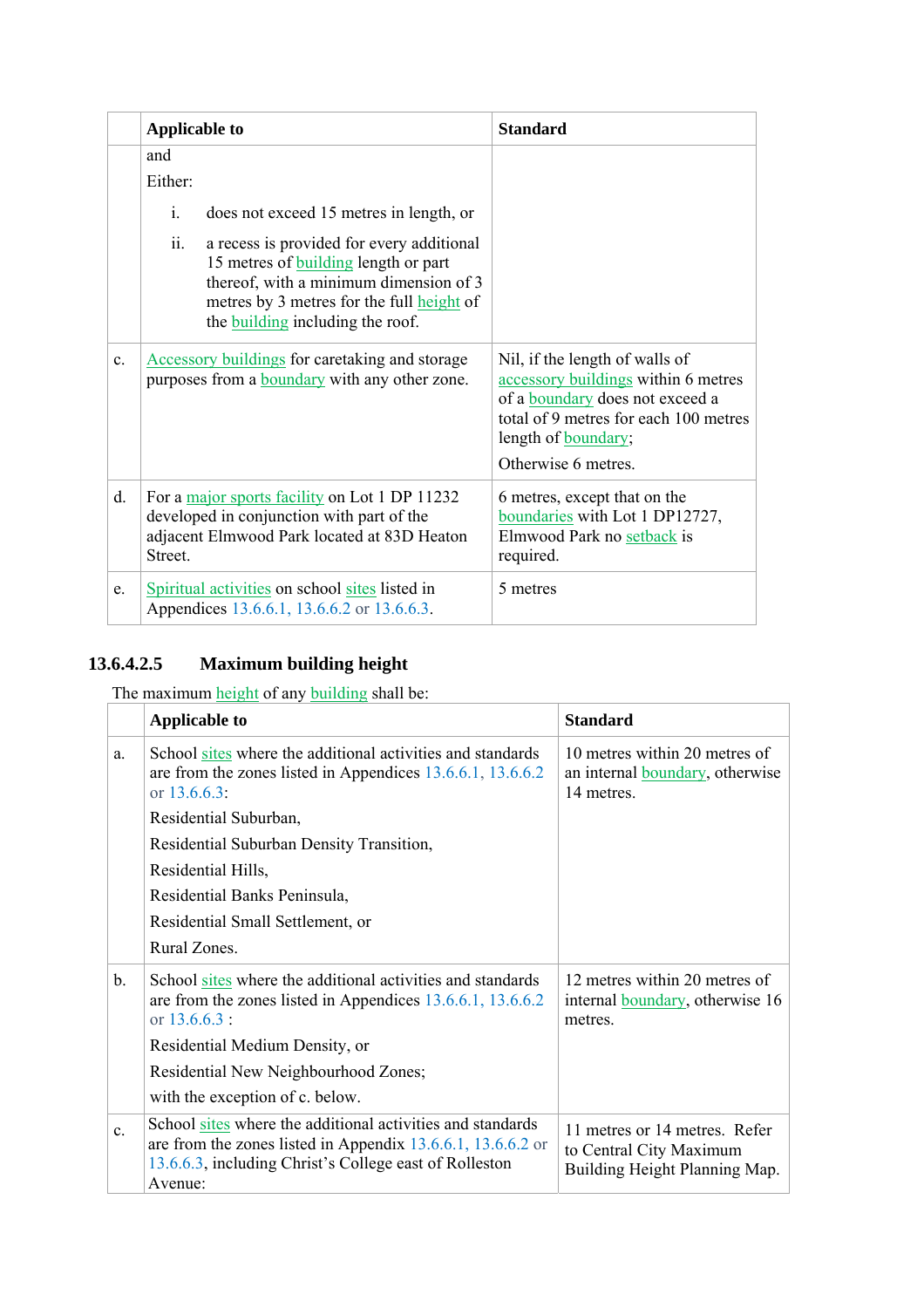|             | <b>Applicable to</b>                                                                                                                                                                                                                                                                                                                               | <b>Standard</b>                                                   |
|-------------|----------------------------------------------------------------------------------------------------------------------------------------------------------------------------------------------------------------------------------------------------------------------------------------------------------------------------------------------------|-------------------------------------------------------------------|
|             | Residential Central City Zone.                                                                                                                                                                                                                                                                                                                     |                                                                   |
| $d_{\cdot}$ | School sites where the additional activities and standards<br>are from the zones listed in Appendix 13.6.6.1, 13.6.6.2 or<br>13.6.6.3:<br>Commercial Central City Business, or<br>Commercial Central City Mixed Use Zones.                                                                                                                         | Refer to Central City<br>Maximum Building Height<br>Planning Map. |
| e.          | The Phillipstown School site, where the additional<br>activities and standards are from the Industrial General<br>zone, and Christ's College west of Rolleston Avenue,<br>where the additional activities and standards are from the<br>Residential Central City Zone (buildings) and from the<br>Open Space Community Park Zone (playing fields). | 15 metres                                                         |
| f.          | For a major sports facility on Lot 1 DP 11232 developed<br>in conjunction with part of the adjacent Elmwood Park<br>located at 83D Heaton Street.                                                                                                                                                                                                  | 12 metres                                                         |

### **13.6.4.2.6 Water supply for firefighting**

- a. Provision for sufficient water supply and access to water supplies for firefighting shall be made available to all buildings (excluding accessory buildings that are not habitable buildings) via Council's urban reticulated system (where available) in accordance with the New Zealand Fire Service Firefighting Water Supplies Code of Practice (SNZ PAS: 4509:2008).
- c. Where a reticulated water supply compliant with SNZ PAS 4509:2008 is not available, or the only supply available is the controlled restricted type rural water supply which is not compliant with SNZ PAS:  $4509:2008$ , water supply and access to water supplies for firefighting shall be in accordance with the alternative firefighting water sources provisions of SNZ PAS 4509:2008.
- d. Any application arising from this rule shall not be publicly notified and shall be limited notified only to the New Zealand Fire Service Commission (absent its written approval).

# **13.6.5 Rules - Matters of discretion**

### **13.6.5.1 Amenity of the neighbourhood**

- a. Effects on amenity of adjoining properties, including daylight and sunlight admission.
- b. Any visual dominance over adjoining properties, or their outlook to the street; or visual dominance over the street or nearby public open space.
- c. Any loss of privacy for adjoining properties through overlooking.
- d. Alternative practical locations for the building on the site.
- e. Opportunities for landscaping and tree planting, as well as screening of buildings.
- f. Whether the nature and form of development on adjoining site(s) mitigates the potentially adverse effects of increased height or building scale.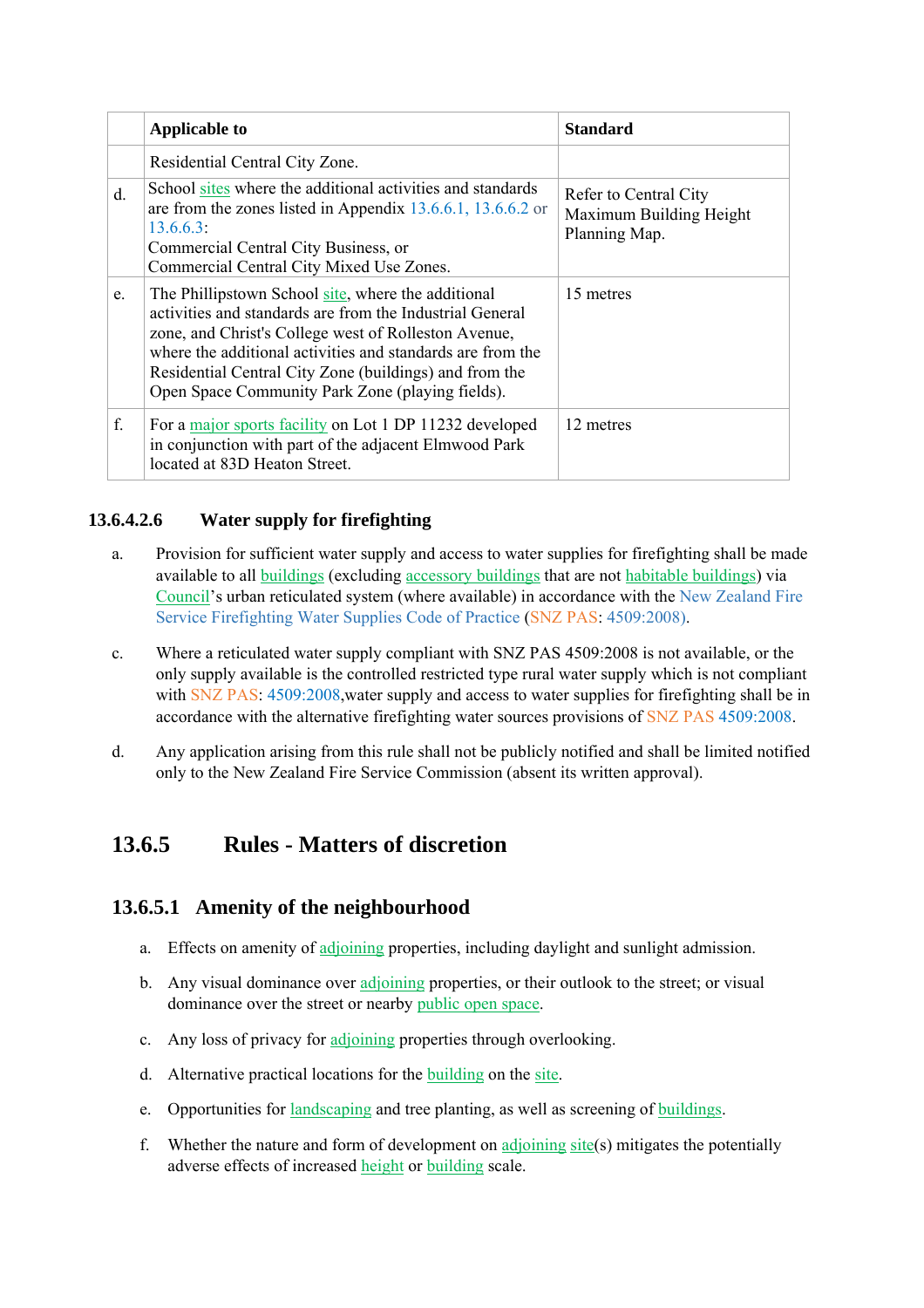- g. The compatibility of the building in terms of appearance, layout and scale of other buildings and sites in the surrounding area, including whether increased height would result in buildings which significantly contrast with the scale of surrounding development, both existing and permitted.
- h. The balance of open space and buildings on the site, in the context of:
	- i. The character of the surrounding zone(s); and
	- ii. The contribution of the buildings and grounds to local landscape character.

#### **13.6.5.2 Traffic issues**

- a. Any potentially adverse effects on the surrounding environment and adjoining zones of traffic and parking associated with the proposed new development.
- b. Where an Integrated Transport Assessment has not been provided, the ability to provide safe access to cycle parking and to drop-off/pick-up areas for children.

### **13.6.5.3 Water supply for firefighting**

a. Whether sufficient firefighting water supply is available to ensure the safety of people and property in the zone, as well as neighbouring properties, in the event of fire.

#### **13.6.5.4 Major sports facility on Heaton Street Intermediate School**

- a. With respect to a major sports facility on Heaton St Intermediate School, whether the site size will:
	- i. Provide sufficient separation to mitigate the effects of activities, buildings and car parking on the school and adjoining residents;
	- ii. Provide adequate public access and connectivity;
	- iii. Promote a safe physical environment and reflect principles of Crime Prevention through Environmental Design (CPTED);
	- iv. Enable a mixed or multifunctional use of land and facilities, and/or an adaptable design to increase the capacity of the recreation facility; and
	- v. Create benefits in terms of satisfying the needs of the local community, particularly where there is an identified deficiency, or specialised recreational needs.
- b. Whether the scale of the facility is in keeping with the local context and character of the surrounding environment.
- c. Whether the parking area within school zoned land will:
	- i. Significantly reduce open space and/or displace recreation activities;
	- ii. Give rise to nuisance effects;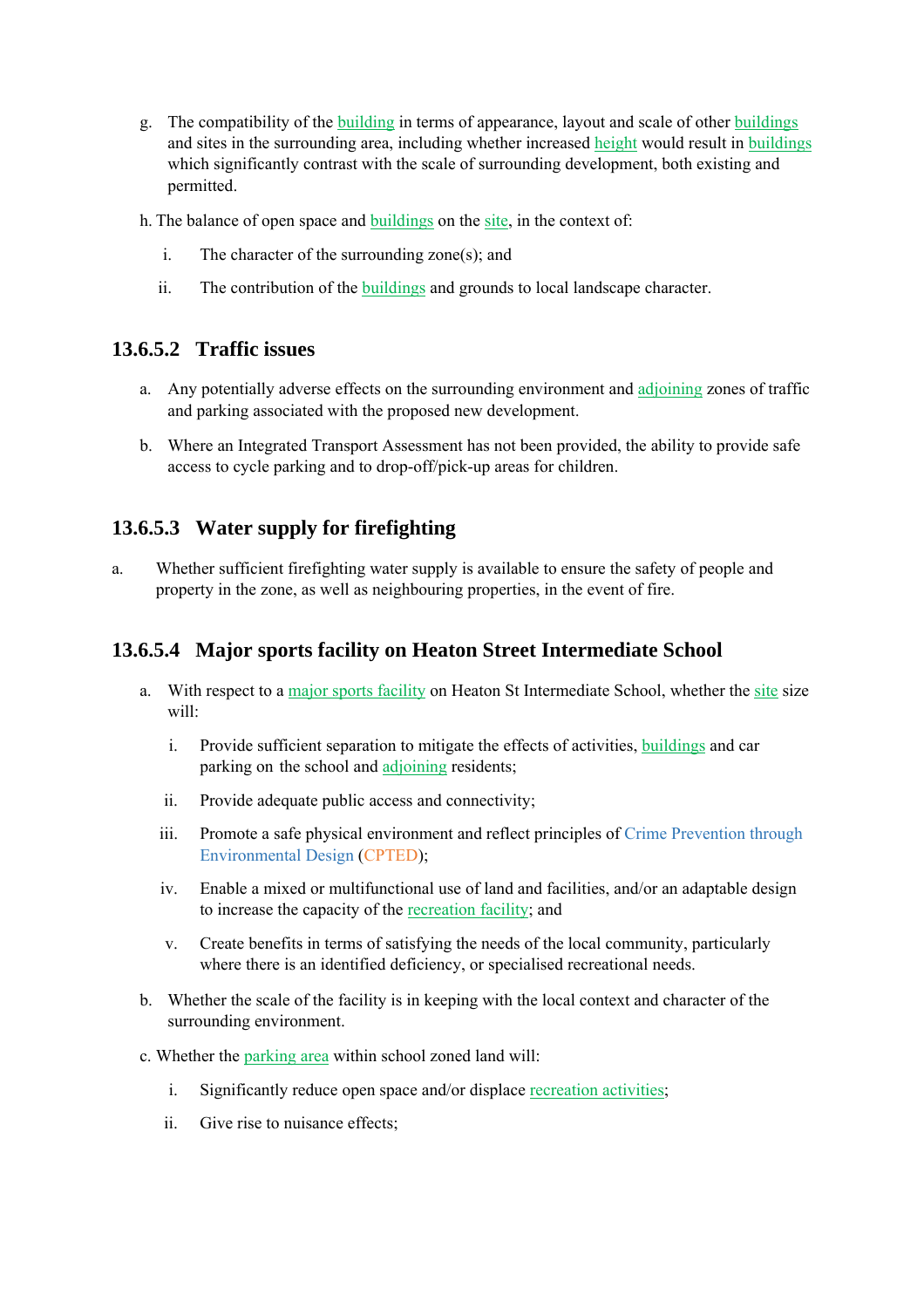- iii. Be designed and landscaped to mitigate visual effects. Reference should be made to General Rules and Procedures, Appendix 6.11.6, Part B for guidance and information on tree species;
- iv. Promote a safe physical environment and reflect principles of Crime Prevention through Environmental Design (CPTED); and
- v. Allow for better utilisation and improve the amenity of the sports facility.
- d. Whether the reduced on-site carparking will create extra demand for parking in the surrounding streets and /or adversely affect the efficiency and safety of the road network, and/or the amenity values of the surrounding environment.
- e. Whether traffic generation and vehicle access will adversely affect character and amenity values of the surrounding area and/or safety and efficient functioning of the road network.

# **13.6.6 Appendices**

a. The alternative zone that applies to each of the school sites included within the Specific Purpose (School) Zone are shown in the following appendices:

Appendix 13.6.6.1 – State Schools;

Appendix 13.6.6.2 – State Integrated Schools; and

Appendix 13.6.6.3 – Private Schools.

For a full version of the zone abbreviations, refer to the legends for the planning maps.

|                         | <b>School Name</b>              | <b>Location</b>                                       |     | <b>Map Ref Alternative Zone</b> |
|-------------------------|---------------------------------|-------------------------------------------------------|-----|---------------------------------|
| 1                       | <b>Addington Primary School</b> | Brougham Street, Addington                            | 38A | <b>RMD</b>                      |
| $\boldsymbol{2}$        | Akaroa Area School              | Rue Jolie, Bruce Terrace and Selwyn<br>Avenue, Akaroa | 77A | <b>RBP</b>                      |
| 3                       | Allenvale School                | Aorangi Road, Bryndwr                                 | 24A | <b>RS</b>                       |
| $\overline{\mathbf{4}}$ | Aranui High School              | Shortland Street, Aranui                              | 33A | <b>RS</b>                       |
| 5                       | Aranui Primary School           | Breezes Road, Aranui                                  | 33A | <b>RS</b>                       |
| 6                       | <b>Avondale Primary School</b>  | Breezes Road, Wainoni                                 | 33A | RS                              |
| 7                       | Avonhead Primary School         | Avonhead Road, Avonhead                               | 30A | <b>RS</b>                       |
| 8                       | Avonside Girls' High School     | Avonside Drive, Avonside                              | 32A | <b>RS</b>                       |
| $\boldsymbol{9}$        | <b>Bamford Primary School</b>   | Gould Crescent, Woolston                              | 40A | <b>RSDT</b>                     |
| 10                      | Banks Avenue Primary School     | Banks Avenue, Dallington                              | 32A | <b>RS</b>                       |
| 11                      | Beckenham Primary School        | Sandwich Road, Beckenham                              | 46A | <b>RS</b>                       |
| 12                      | <b>Belfast Primary School</b>   | Main North Road, Belfast                              | 12A | <b>RS</b>                       |

#### **13.6.6.1 State Schools**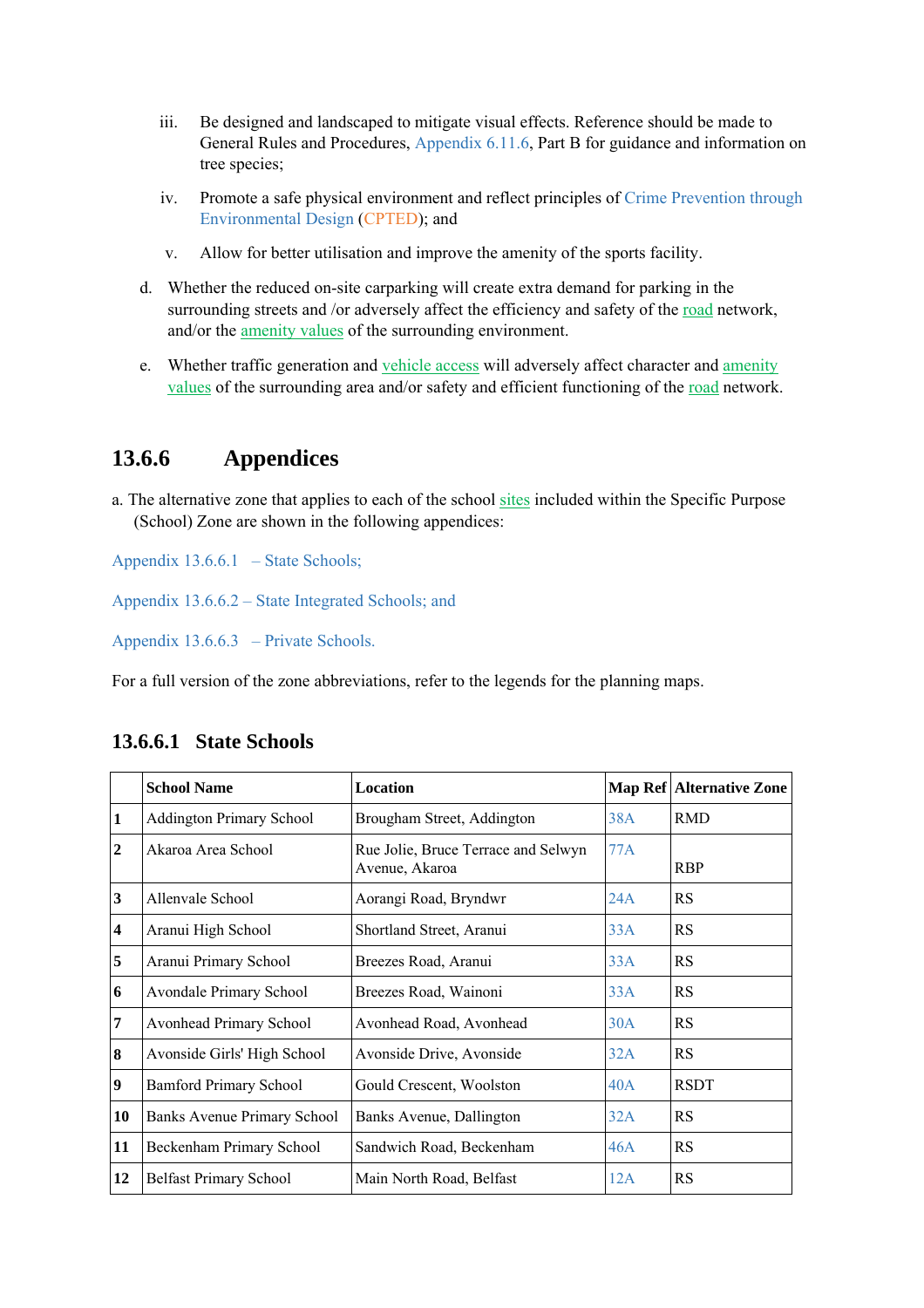|           | <b>School Name</b>                                    | Location                                                                                |                                    | Map Ref Alternative Zone |
|-----------|-------------------------------------------------------|-----------------------------------------------------------------------------------------|------------------------------------|--------------------------|
| 13        | <b>Bishopdale Primary School</b>                      | Greers Road, Bishopdale                                                                 | 24A                                | <b>RS</b>                |
| 14        | <b>Branston Intermediate School</b><br>(Closed)       | Amyes Road, Hornby                                                                      | 37A                                | <b>RS</b>                |
| 15        | <b>Breens Intermediate School</b>                     | Breens Road, Bishopdale                                                                 | 23A/24A                            | RS                       |
| 16        | <b>Bromley Primary School</b>                         | Keighleys Road, Bromley                                                                 | 40A                                | RS                       |
| 17        | Burnside High School                                  | Greers Road, Burnside                                                                   | 23A/24A<br>/30A/31<br>A            | <b>RS</b>                |
| 18        | <b>Burnside Primary School</b>                        | Memorial Avenue, Fendalton                                                              | 31A                                | RS                       |
| 19        | Casebrook Intermediate School                         | Veitches Road, Casebrook                                                                | 18A                                | RS                       |
| <b>20</b> | Cashmere High School                                  | Rose Street, Spreydon                                                                   | 45A/46A RS                         |                          |
| 21        | Cashmere Primary School                               | Dyers Pass Road and Hackthorne<br>Road, Cashmere                                        | 46A                                | <b>RH</b>                |
| 22        | Central New Brighton Primary<br>School (closed)       | Seaview Road, New Brighton                                                              | 26A                                | <b>RSDT</b>              |
| 23        | Chisnallwood Intermediate<br>School                   | Breezes Road, Avondale                                                                  | 33A                                | RS                       |
| 24        | Christchurch Boys' High School   Kahu Road, Fendalton |                                                                                         | 31A                                | RS                       |
| 25        | Christchurch East Primary<br>School                   | Gloucester Street, City                                                                 | CC<br>Zoning<br>Map                | <b>RCC</b>               |
| 26        |                                                       | Christchurch Girls' High School   Matai Street, Fendalton and Papanui<br>Road, Merivale | 31A                                | <b>RS</b>                |
| 27        | Christchurch South<br><b>Intermediate School</b>      | Selwyn Street, Sydenham                                                                 | 38A/39A                            | <b>RSDT</b>              |
| 28        | Cobham Intermediate School                            | Ilam Road, Fendalton                                                                    | 31A                                | <b>RS</b>                |
| 29        | <b>Cotswold Primary School</b>                        | Cotswold Avenue, Bishopdale                                                             | 18A                                | <b>RS</b>                |
| 30        | Diamond Harbour School                                | Hunters Road, Diamond Harbour                                                           | 58A/59A<br>/61A/62<br>$\mathbf{A}$ | <b>RBP</b>               |
| 31        | Duvauchelle School                                    | Christchurch - Akaroa Road (SH75),<br>Duvauchelle                                       | 70A                                | <b>RBP</b>               |
| 32        | Elmwood Normal Primary<br>School                      | Aikmans Road, Merivale                                                                  | 31A                                | <b>RSDT</b>              |
| 33        | Fendalton Open Air Primary<br>School                  | Clyde Road, Fendalton                                                                   | 31A                                | RS                       |
| 34        | Ferndale School                                       | Merivale Lane, Merivale                                                                 | 31A                                | <b>RSDT</b>              |
| 35        | Freeville Primary School<br>(closed)                  | Sandy Avenue, New Brighton                                                              | 26A                                | <b>RS</b>                |
| 36        | Gilberthorpe Primary School                           | Gilberthorpe Road, Hei Hei                                                              | 29A                                | RS                       |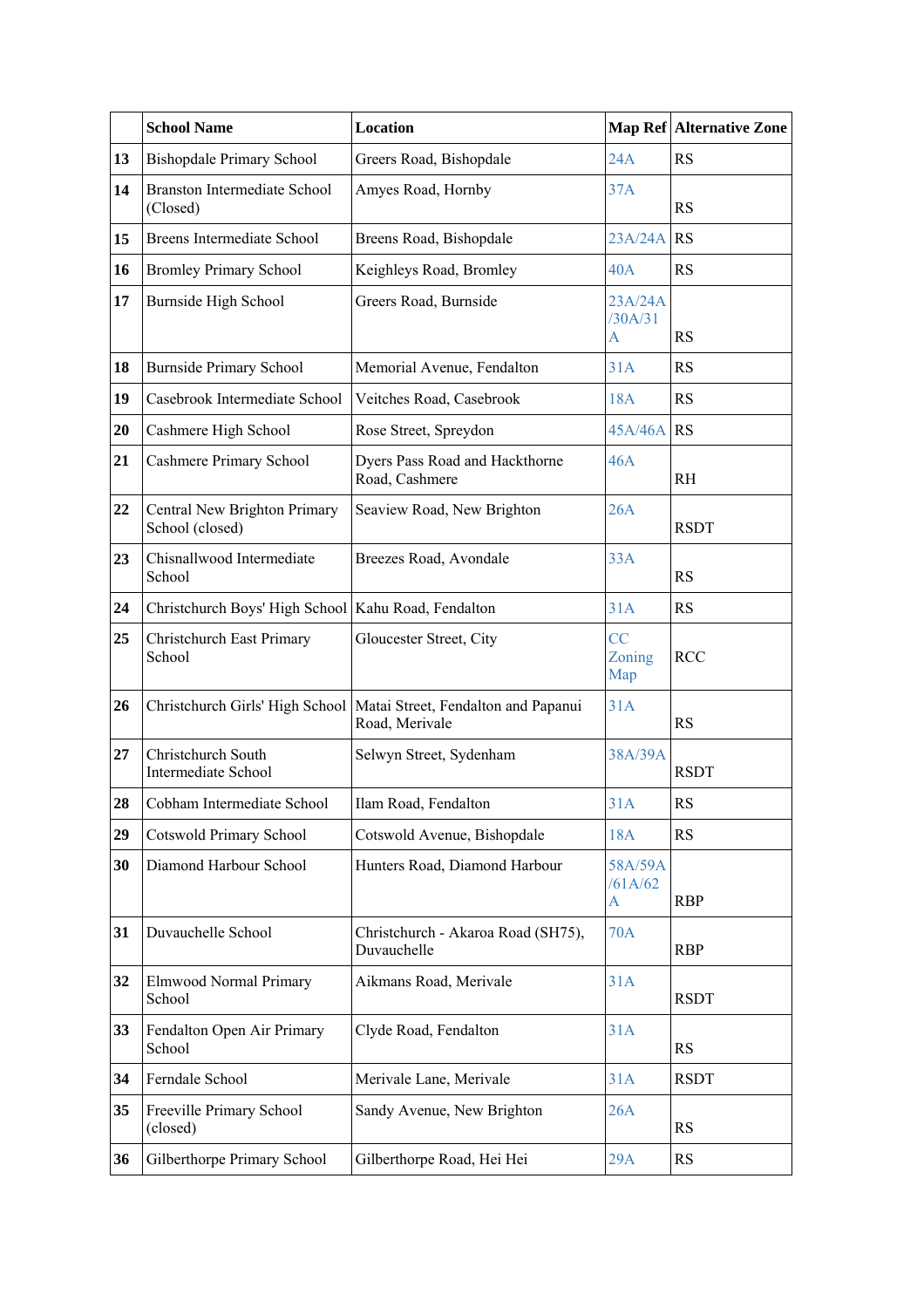|    | <b>School Name</b>                                    | <b>Location</b>                              |                     | <b>Map Ref Alternative Zone</b>                                      |
|----|-------------------------------------------------------|----------------------------------------------|---------------------|----------------------------------------------------------------------|
| 37 | <b>Glenmoor Primary School</b><br>(Closed)            | Philpotts Road, Mairehau                     | 25A                 | <b>RS</b>                                                            |
| 38 | Governors Bay School                                  | Jetty Road, Governors Bay                    | 57A                 | <b>RSS</b>                                                           |
| 39 | <b>Hagley Community College</b>                       | Hagley Avenue, City                          | CC<br>Zoning<br>Map | <b>RCC</b>                                                           |
| 40 | Halswell Primary School                               | Halswell Road, Halswell                      | 49A                 | RS                                                                   |
| 41 | Halswell Residential College                          | Nash Road, Halswell                          | 44A                 | RS                                                                   |
| 42 | Hammersley Park Primary<br>School (Closed)            | Quinns Road, Shirley                         | 25A                 | <b>RS</b>                                                            |
| 43 | Harewood Primary School                               | Harewood Road, Harewood                      | 17A                 | RuUF                                                                 |
| 44 | Heathcote Valley Primary<br>School                    | Bridle Path Road, Heathcote,<br>Christchurch | 47A                 | RS                                                                   |
| 45 | <b>Heaton Street Normal</b><br>Intermediate School    | Heaton Street, Merivale                      | 31A                 | RS                                                                   |
| 46 | Hillmorton High School                                | Tankerville Road, Hillmorton                 | 38A/45A RS          |                                                                      |
| 47 | Hoon Hay Primary School                               | Sparks Road, Hoon Hay                        | 45A                 | <b>RS</b>                                                            |
| 48 | Hornby High School                                    | Waterloo Road, Hornby                        | 36A/37A RS          |                                                                      |
| 49 | Hornby Primary School                                 | Waterloo Road, Hornby                        | 36A                 | RS                                                                   |
| 50 | Ilam Primary School                                   | Ilam Road, Ilam                              | 31A                 | RS                                                                   |
| 51 | <b>Isleworth Primary School</b>                       | Farrington Avenue, Bishopdale                | 24A                 | <b>RMD</b>                                                           |
| 52 | Kendal Primary School<br>(Closed)                     | Kendal Avenue, Burnside                      | 23A                 | RS                                                                   |
| 53 | Kirkwood Intermediate School                          | Riccarton Road, Riccarton                    | 31A                 | <b>RS</b>                                                            |
| 54 | Linwood Avenue Primary<br>School                      | Linwood Avenue, Linwood                      | 39A                 | <b>RSDT</b>                                                          |
| 55 | Linwood College and Linwood<br>College Playing Fields | Aldwins Road and Ferry Road,<br>Linwood      | 39A                 | RSDT College;<br><b>RS Playing Fields</b>                            |
| 56 | Linwood Intermediate School<br>(Closed)               | McLean Street, Linwood                       | 32A                 | <b>RSDT</b>                                                          |
| 57 | Linwood North Primary School                          | Woodham Road, Avonside                       | 32A                 | <b>RS</b>                                                            |
| 58 | Little River School                                   | Western Valley Road, Little River            | 69A                 | <b>RSS</b>                                                           |
| 59 | Lyttelton Main School                                 | Oxford Street, Lyttelton                     | 52A                 | RBP all of site,<br>except 1 Oxford<br>Street which is<br><b>CBP</b> |
| 60 | Lyttelton West School                                 | Voelas Road, Lyttelton                       | 52A                 | <b>RBP</b>                                                           |
| 61 | Mairehau High School                                  | Hills Road, Mairehau                         | 25A                 | RS                                                                   |
| 62 | Mairehau Primary School                               | Mahars Road, Mairehau                        | 25A                 | <b>RS</b>                                                            |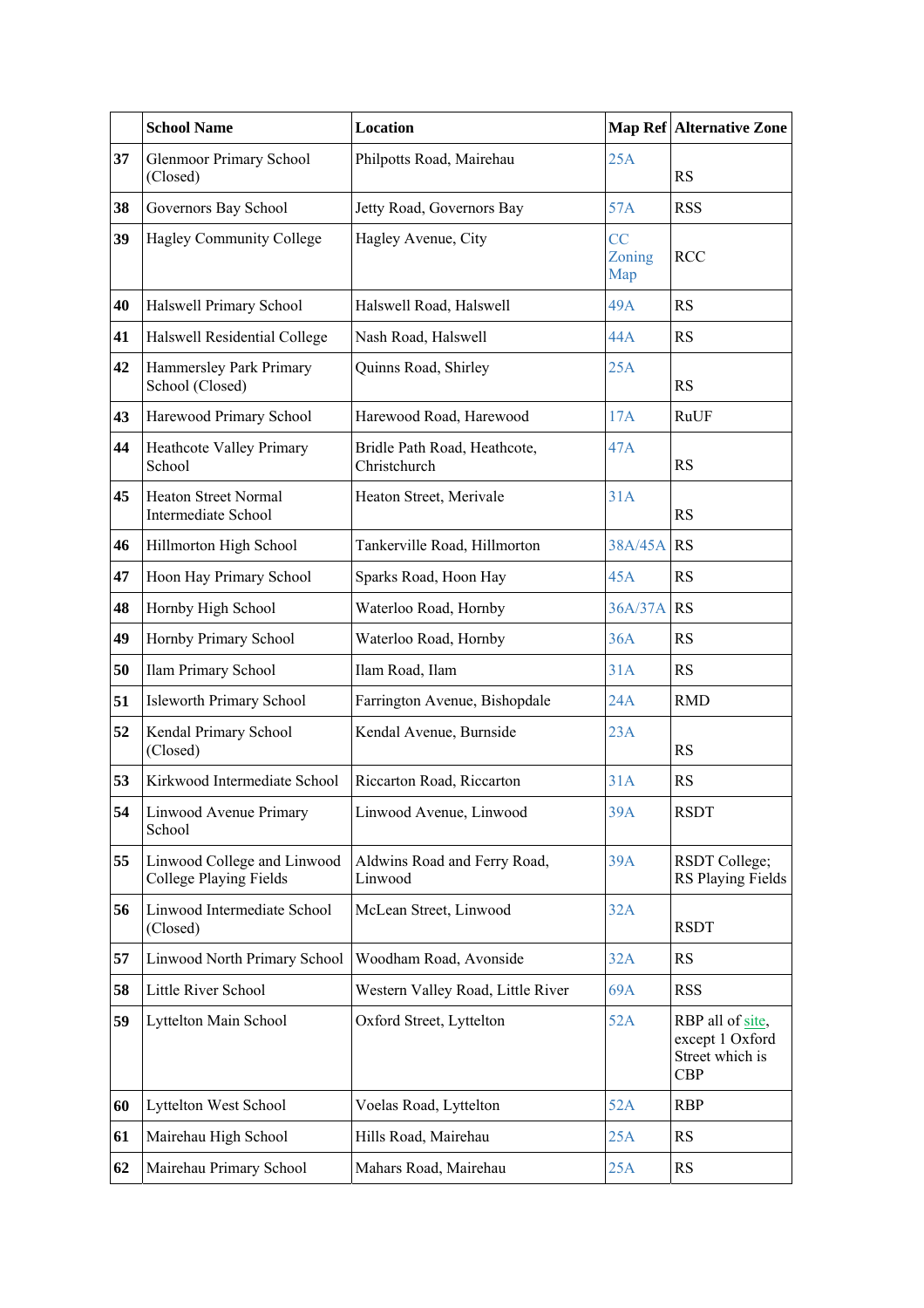|    | <b>School Name</b>                            | <b>Location</b>                                                                               |            | Map Ref Alternative Zone                                    |
|----|-----------------------------------------------|-----------------------------------------------------------------------------------------------|------------|-------------------------------------------------------------|
| 63 | Manning Intermediate School<br>(Closed)       | Hoon Hay Road, Hoon Hay                                                                       | 45A        | RS                                                          |
| 64 | Marshland Primary School                      | Prestons Road, Marshland                                                                      | 19A        | $RuUF -$<br>Marshland Rd<br>site;<br>RNN - Prestons<br>site |
| 65 | McKenzie Residential School<br>(Closed)       | Yaldhurst Road, Yaldhurst                                                                     | 29A        | RuUF                                                        |
| 66 | Merrin Primary School                         | Merrin Street, Avonhead                                                                       | 30A        | <b>RS</b>                                                   |
| 67 | Mt Pleasant Primary School                    | Major Hornbrook Road, Mt Pleasant                                                             | 47A        | R <sub>H</sub>                                              |
| 68 | Noku Te Ao Childcare Centre                   | Birchgrove Gardens, Mairehau                                                                  | 25A        | RS                                                          |
| 69 | North New Brighton Primary<br>School (closed) | Leaver Terrace, North New Brighton                                                            | 26A        | <b>RS</b>                                                   |
| 70 | Northcote Primary School                      | Tuckers Road, Redwood                                                                         | 18A        | <b>RS</b>                                                   |
| 71 | Oaklands Primary School                       | Cunningham Place, Halswell                                                                    | 44A        | RS                                                          |
| 72 | Okains Bay School                             | Okains Bay Road, Okains Bay                                                                   | 68A        | <b>RuBP</b>                                                 |
| 73 | Opawa Primary School                          | Ford Road, Opawa                                                                              | 39A        | RS                                                          |
| 74 | Ouruhia Model Primary School                  | Turners Road, Ouruhia                                                                         | 12A        | RuUF                                                        |
| 75 | Papanui High School                           | Langdons Road, Papanui                                                                        | 24A        | <b>RSDT</b>                                                 |
| 76 | Papanui Primary School                        | Winters Road, Papanui                                                                         | 24A        | <b>RS</b>                                                   |
| 77 | Paparoa Street Primary School                 | Paparoa Street, Papanui                                                                       | 24A        | RS                                                          |
| 78 | Parkview Primary School                       | Chadbury Street, Parklands                                                                    | 20A        | <b>RS</b>                                                   |
| 79 | Phillipstown Primary School                   | Nursery Road, Phillipstown                                                                    | 39A        | IG                                                          |
| 80 | Queenspark Primary School                     | Queenspark Drive, Parklands                                                                   | 20A        | RS                                                          |
| 81 | Rawhiti Primary School                        | Leaver Terrace, North New Brighton                                                            | 26A        | RS                                                          |
| 82 | Redcliffs Primary School                      | Main Road, Redcliffs.<br>Temporary location: Van Asch Deaf<br><b>Education Centre, Sumner</b> | <b>48A</b> | RS                                                          |
| 83 | Redwood Primary School                        | Prestons Road, Redwood                                                                        | 18A        | <b>RS</b>                                                   |
| 84 | Riccarton High School                         | Vicki Street, Upper Riccarton                                                                 | 37A        | RS                                                          |
| 85 | Riccarton Primary School                      | English Street, Upper Riccarton                                                               | 37A        | RS                                                          |
| 86 | Rowley Avenue School                          | Rowley Avenue, Hoon Hay                                                                       | 45A        | <b>RS</b>                                                   |
| 87 | Roydvale Primary School                       | Roydvale Avenue, Burnside                                                                     | 23A        | RS                                                          |
| 88 | <b>Russley Primary School</b>                 | Cutts Road, Avonhead                                                                          | 30A        | RS                                                          |
| 89 | Shirley Boys' High School                     | North Parade, Shirley                                                                         | 32A        | <b>RS</b>                                                   |
| 90 | Shirley Intermediate School                   | North Parade, Shirley                                                                         | 32A        | <b>RMD</b>                                                  |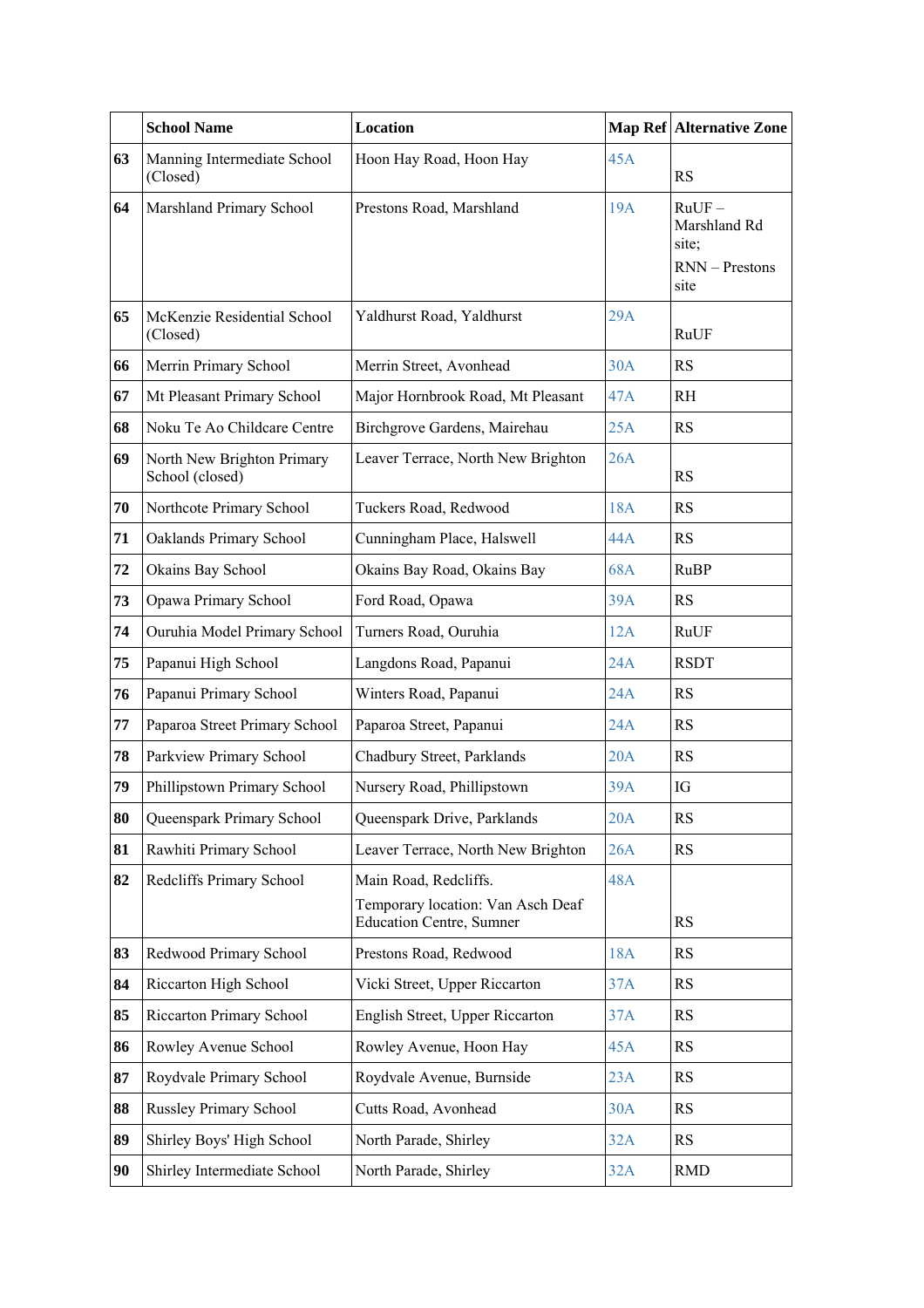|            | <b>School Name</b>                            | <b>Location</b>                                                                                                   |         | <b>Map Ref Alternative Zone</b> |
|------------|-----------------------------------------------|-------------------------------------------------------------------------------------------------------------------|---------|---------------------------------|
| 91         | Shirley Primary School                        | Shirley Road, Shirley                                                                                             | 25A     | <b>RS</b>                       |
| 92         | Sockburn Primary School                       | Springs Road, Sockburn                                                                                            | 37A     | RS                              |
| 93         | Somerfield Primary School                     | Studholme Street, Somerfield                                                                                      | 46A     | RS                              |
| 94         | South Hornby Primary School                   | Shands Road, Hornby                                                                                               | 36A     | <b>RSDT</b>                     |
| 95         | South New Brighton Primary<br>School          | Estuary Road, South New Brighton                                                                                  | 34A     | <b>RS</b>                       |
| 96         | Spreydon Primary School                       | Halswell Road, Hoon Hay                                                                                           | 38A     | RS                              |
| 97         | St Albans Primary School                      | Sheppard Place, St Albans                                                                                         | 25A/32A | <b>RSDT</b>                     |
| 98         | <b>St Martins Primary School</b>              | Albert Terrace, St Martins                                                                                        | 46A     | RH                              |
| 99         | <b>Sumner Primary School</b>                  | Colenso Street, Sumner                                                                                            | 48A     | RS                              |
|            | 100 Te Kura Kaupapa Māori o Te<br>Whanau Tahi | Lyttelton Street, Spreydon                                                                                        | 45A     | <b>RS</b>                       |
|            | 101 Te Kura Kaupapa Māori o<br>Waitaha        | Hassals Lane, Opawa. Temporary<br>location Linwood Intermediate.                                                  | 39A     | <b>RSDT</b>                     |
|            | 102 Te Pa o Rakaihautu                        | Pavitt Street, Richmond                                                                                           | 32A     | <b>RMD</b>                      |
| 103        | Templeton Primary School                      | Kirk Road, Templeton                                                                                              | 35A     | RS                              |
| 104        | Thorrington Primary School                    | Colombo Street, Beckenham                                                                                         | 46A     | RS                              |
|            | 105 Te Waka Unua Primary School               | Ferry Road, Woolston                                                                                              | 39A     | RS                              |
|            | 106 Unlimited Discovery School                | Temporary locations: UC, Parkstone<br>Avenue, Ilam and Halswell Residential<br>College, McMahon Drive, Aidanfield | None    |                                 |
|            | <b>107</b> Van Asch Deaf Education<br>Centre  | Heberden Avenue, Sumner                                                                                           | 48A     | RS                              |
|            | 108   Waimairi Primary School                 | Tillman Avenue, Papanui                                                                                           | 24A     | RS                              |
| 109        | Wainoni Primary School                        | Eureka Street, Aranui                                                                                             | 26A     | RS                              |
| 110        | Wairakei Primary School                       | Wairakei Road, Bryndwr                                                                                            | 24A     | RS                              |
| 111        | Waitaha School                                | Kirk Road, Templeton                                                                                              | 35A     | RuT                             |
| 112        | Waitakiri Primary School                      | Burwood Road, Burwood                                                                                             | 26A     | RS                              |
|            | 113 Waitakiri Primary School River<br>Site    | New Brighton Road, Burwood                                                                                        | 26A     | <b>RS</b>                       |
| 114        | Waltham Primary School                        | Hastings Street East, Waltham                                                                                     | 39A     | <b>RSDT</b>                     |
| 115        | West Spreydon Primary School                  | Lyttelton Street, Spreydon                                                                                        | 45A     | RS                              |
| <b>116</b> | Westburn Primary School                       | Waimairi Road, Ilam                                                                                               | 30A     | RS                              |
| 117        | Wharenui Primary School                       | Matipo Street, Riccarton                                                                                          | 38A     | <b>RMD</b>                      |
|            | 118 Yaldhurst Model Primary<br>School         | School Road, Yaldhurst                                                                                            | 29A     | RuUF                            |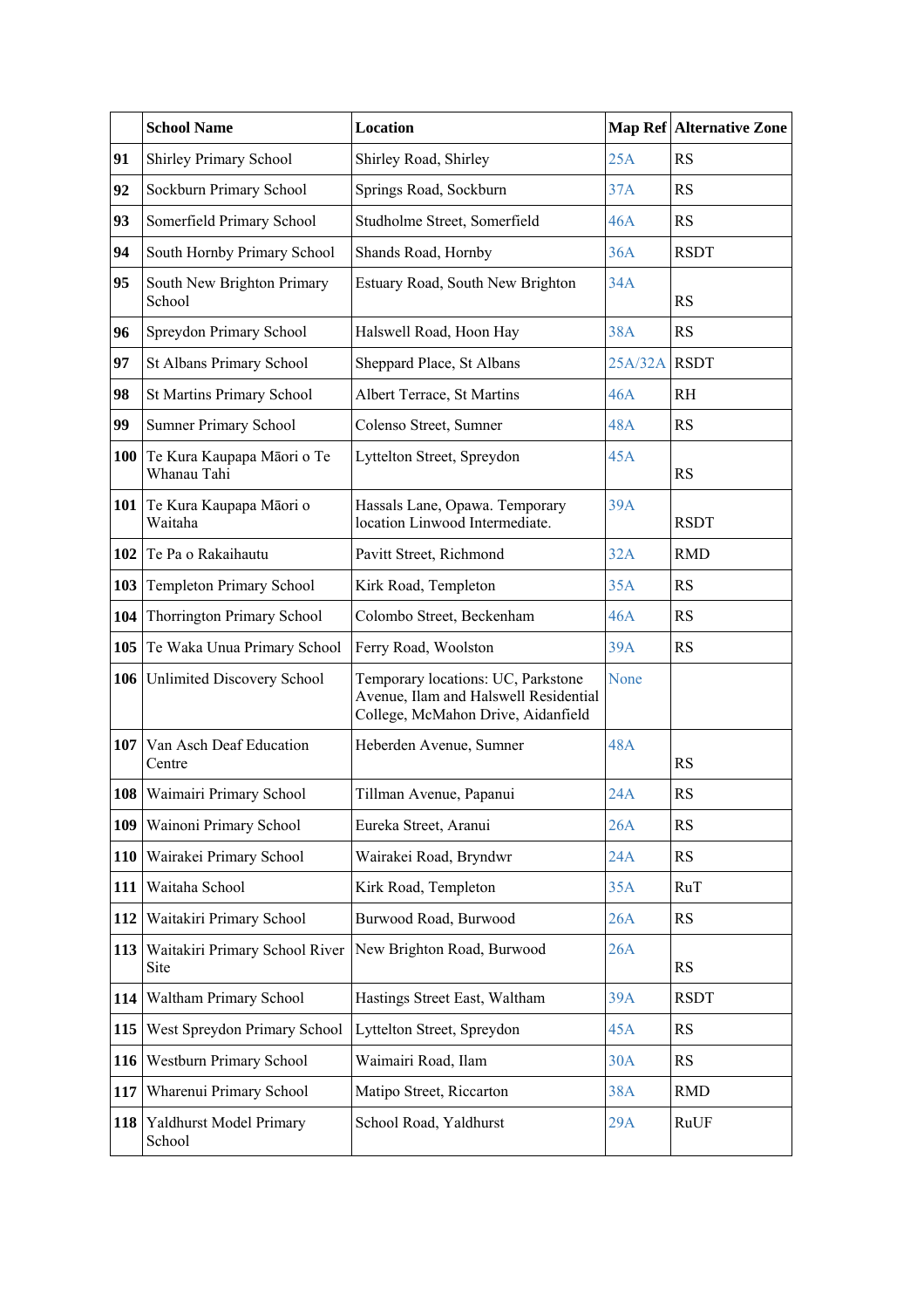|  |  | 13.6.6.2 State Integrated Schools |  |
|--|--|-----------------------------------|--|
|--|--|-----------------------------------|--|

|                         | <b>School Name</b>                          | <b>Location</b>                | <b>Map Ref</b>                  | <b>Alternative</b><br>Zone |
|-------------------------|---------------------------------------------|--------------------------------|---------------------------------|----------------------------|
| $\mathbf{1}$            | Aidanfield Christian                        | Nash Road, Aidanfield          | 44A                             | <b>RS</b>                  |
| $\boldsymbol{2}$        | Catholic Cathedral College                  | Ferry Road, City               | <b>CC</b> Zoning<br>Map         | <b>CCMU</b>                |
| $\mathbf{3}$            | Christ the King                             | Greers Road, Burnside          | 31A                             | RS                         |
| $\overline{\mathbf{4}}$ | <b>Christchurch Adventist</b>               | Grants Road, Papanui           | 24A                             | <b>RMD</b>                 |
| $\sqrt{5}$              | <b>Emmanuel Christian</b>                   | Sawyers Arms Road, Bishopdale  | 18A                             | RuUF                       |
| 6                       | Hillview Christian                          | Wilsons Road, St Martins       | 46A                             | <b>RS</b>                  |
| 7                       | Laidlaw College                             | Condell Avenue, Papanui        | 24A                             | <b>RS</b>                  |
| $\boldsymbol{8}$        | Marian College                              | Barbadoes Street, City         | 39A and CC                      | <b>CCMU</b>                |
| $\boldsymbol{9}$        | Middleton Grange                            | Acacia Avenue, Upper Riccarton | 37A/38A                         | <b>RS</b>                  |
| 10                      | New Brighton Catholic                       | Lonsdale Street, New Brighton  | 26A                             | <b>RSDT</b>                |
| 11                      | St Francis of Assisi Catholic               | Innes Road, Mairehau           | 25A                             | <b>RS</b>                  |
| 12                      | Our Lady of the Assumption                  | Sparks Road, Hoon Hay          | 45A                             | <b>RS</b>                  |
| 13                      | Our Lady of Victories                       | Main South Road, Sockburn      | 37A                             | <b>RS</b>                  |
| 14                      | Our Lady Star of the Sea                    | Colenso Street, Sumner         | 48A                             | RS                         |
| 15                      | <b>Rudolf Steiner</b>                       | Ombersley Terrace, Opawa       | 46A                             | RS                         |
| 16                      | Sacred Heart                                | Spencer Street, Addington      | 38A                             | <b>RMD</b>                 |
| 17                      | St Albans Catholic                          | Rutland Street, St Albans      | 25A                             | <b>RSDT</b>                |
| 18                      | St Anne's                                   | Ferry Road, Woolston           | 40A                             | <b>RS</b>                  |
| 19                      | St Bede's                                   | Main North Road, Redwood       | 18A/24A                         | <b>RS</b>                  |
| 20                      | St Bernadette's                             | Hei Hei Road, Hei Hei          | 36A/37A                         | <b>RS</b>                  |
| 21                      | St James'                                   | Rowan Avenue, Aranui           | 33A                             | RS                         |
| 22                      | St Joseph's                                 | Vagues Road, Papanui           | 24A                             | RS                         |
| 23                      | St Mark's                                   | Cholmondeley Avenue, Opawa     | 39A                             | <b>RS</b>                  |
| 24                      | St Mary's                                   | Manchester Street, City        | <b>CC</b> Zoning<br><b>Maps</b> | <b>RCC</b>                 |
| 25                      | St Patrick's                                | Plynlimon Road, Bryndwr        | 31A                             | RS                         |
| 26                      | St Peter's                                  | Fisher Avenue, Beckenham       | 46A                             | <b>RS</b>                  |
| 27                      | St Teresa's                                 | Puriri Street, Riccarton       | 31A                             | <b>RS</b>                  |
| 28                      | St Thomas of Canterbury                     | Middlepark Road, Sockburn      | 37A                             | RS                         |
| 29                      | <b>Stand Childrens' Services</b><br>Village | Glenelg Spur, St Martins       | 46A                             | <b>RH</b>                  |
| 30                      | Tamariki                                    | St Johns Street, Woolston      | 40A                             | RS                         |